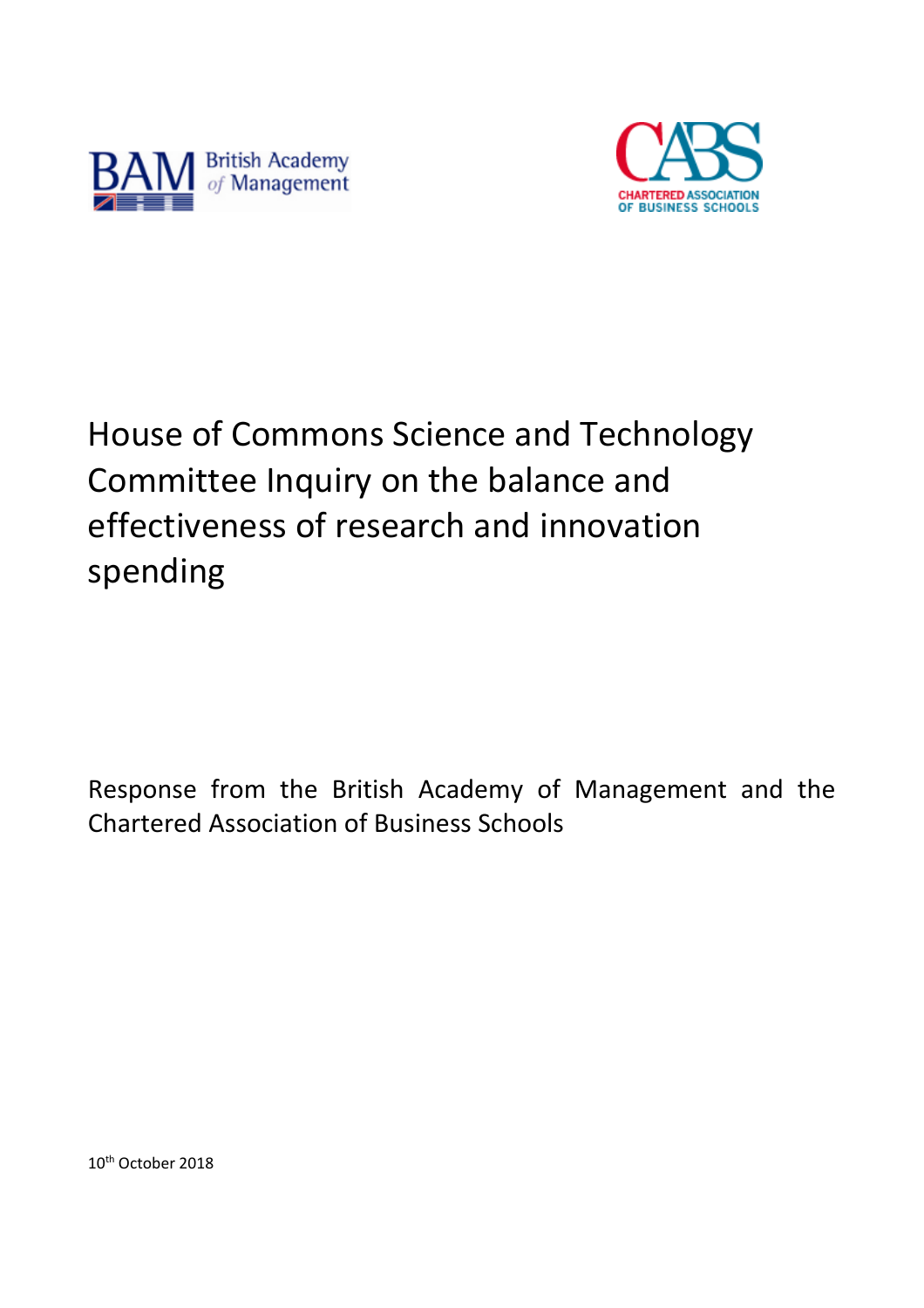The British Academy of Management (BAM) and the Chartered Association of Business Schools (Chartered ABS) welcome the House of Commons Science & Technology Committee's inquiry into the balance and effectiveness of research and innovation spending.

BAM is the leading authority on the academic field of business and management (B&M) in the UK, supporting the community of scholars in this inter-disciplinary field and engaging our international peers. We have over 2000 members, almost a quarter of whom are based outside of Britain. The Chartered ABS represents business schools across the UK.

The Government's commitment to raise its investment in research and development (R&D) is crucial to the future health of the UK's science and research base, and to our economy as a whole. Yet, the current balance of research funding has led to significant underinvestment in some disciplines, such as business and management, that will be vital to the efficient and successful delivery of the Industrial Strategy.

# **In particular, we note that:**

- 1. **Business & Management research is critical for addressing the Grand Challenges** and has a powerful research base with proven impact, despite considerable underinvestment in recent years.
- 2. **Our community can play a significantly larger role** enabling better solutions to societal challenges and better delivery of the Industrial Strategy – with both increased investment and early inclusion into conversations about how to tackle big issues (like productivity, work quality, economic growth, and better aging).

### **THE EFFECTIVENESS OF PUBLIC SPENDING ON RESEARCH & DEVELOPMENT**

BAM welcomes the UK government's [commitment](https://www.gov.uk/government/publications/autumn-budget-2017-documents/autumn-budget-2017) to increase investment in research and development (R&D) to 2.4% of GDP by 2027, raising it to the level of the current [OECD average.](https://www.oecd.org/sti/DataBrief_MSTI_2018.pdf) We also welcome the [government's intent](https://www.thetimes.co.uk/article/my-industrial-strategy-will-build-a-britain-fit-for-the-future-theresa-may-comment-tqhrt7hk6) to reach the EU's stated target of reaching an R&D spend of 3% of GDP in the future, which would catapult the UK science base towards the top of the ranks globally, and underpin the type of significant innovation needed to solve the type of Grand Challenges identified in the Industrial Strategy.

In order to achieve these targets, further work will need to be done to ensure that R&D spending from the public sector is balanced and effective, while private sector spending is encouraged and magnified. The National Academies' forthcoming evidence synthesis 'on measuring the benefits of research and innovation and the conditions needed to translate research and drive innovation' will provide an important beginning for this evidence base. 1

However, more than a quarter  $(26%)$  of our current 1.67% of GDP spend on R&D comes from foreign investment (including EU funding, which may not be as accessible in the future), and UK government spending may also be impacted by post-Brexit constraints on the public purse. New thinking will therefore be needed about how to stimulate private-sector investment into R&D to help the UK reach its goals in the future. The Business and Management community is well placed to assist with this, and representation from the learned societies that represent this research base, such as the British Academy of Management (BAM) and the Charted Association of Business Schools (Chartered ABS), should be brought into any future government steering groups or discussions on this issue. We can also act as a conduit to targeted expertise and research in this area.

# **THE RATIONALE NEEDED FOR DECIDING ON THE BALANCE OF PUBLIC R&D FUNDING BETWEEN INDIVIDUAL RESEARCH DISCIPLINES, RESEARCH COUNCILS AND CROSS-DISCIPLINARY SCHEMES**

Projected expenditures on research and development looks to be heavily balanced towards STEM disciplines, without full consideration for the role that social science disciplines – like business and management studies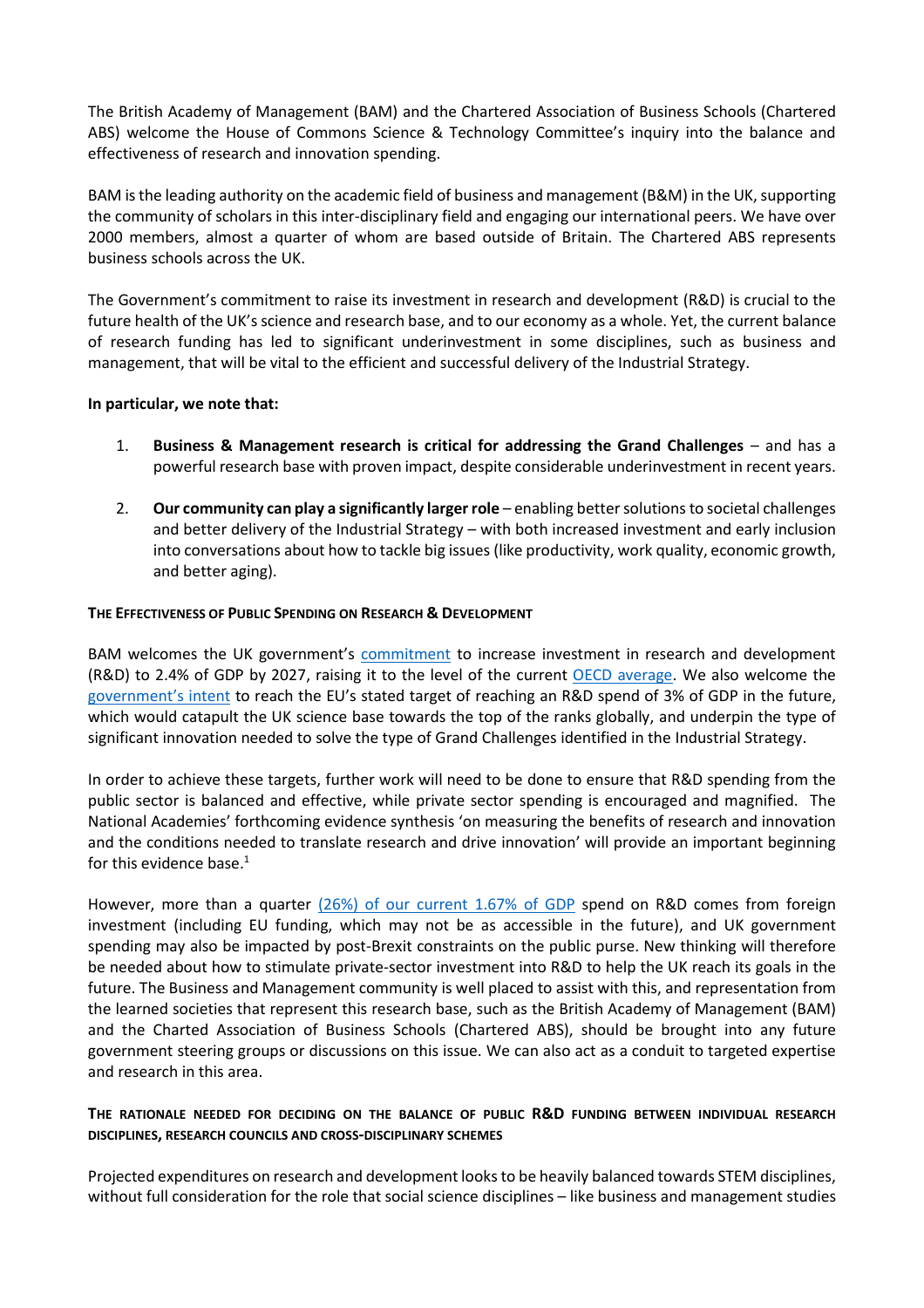– can play in delivering the stated goals of the Industrial Strategy. The structure of the Industrial Strategy Challenge and Global Challenges Research Funds, which account for much of future additional government R&D spend, create little if any dedicated space for social science. This occurs at the same time that social science funding has been on a downward trajectory, and is likely to be hard hit if the UK is unable to reach an association agreement with the future European Research Framework Programmes, like Horizon Europe.<sup>2</sup> UKRI's own [strategic development plan](https://www.ukri.org/files/about/ukri-strategy-document-pdf/?pdf=Strategic-Prospectus) shows that in 2018/19 the Economic and Social Research Council (ESRC) received the second lowest amount of government funding among its peers.

Yet, social science knowledge is needed if we are to properly address the large-scale challenges the UK faces today. Whether the issue is better aging, more even economic growth, work quality, or increasing productivity, the UK government will need to provide resources and voice to the social policy, economists, urban planners, and business and management experts that have long been working on these and other issues vital to securing our future prosperity.<sup>3</sup>

The Business & Management (B&M) community provides a case in point. It has a crucial role to play in delivering and implementing the Industrial Strategy successfully and efficiently. It also has a powerful research base with proven impact, despite considerable underinvestment in recent years. While overall research income has grown for universities by 30% from 2011-2017, UK government funding to B&M research declined by 25% during that same period. The full facts and outline of the major opportunities that would result from incorporating B&M researchers more firmly into national economic growth policies and funding can be found [here,](https://charteredabs.org/research-impact/) and in our [joint position paper.](https://charteredabs.org/wp-content/uploads/2018/07/Added-Value-of-Research-2018.pdf) We also have a collection of impact case studies which demonstrate our added value.<sup>4</sup>

Our community can play a significantly larger role, enabling both better solutions to societal challenges and better delivery of the industrial strategy, with greater investment and inclusion into the structure of R&D spending. As BAM Chair Professor Nic Beech has pointed out:

*'There is both a need and an opportunity at the moment to understand the design process, problems, and solutions to the Grand Challenges through a more inclusive disciplinary lens. A huge amount of thought and investment has gone into solving very particular problems defined largely by STEM disciplines, but*  what has received less integrated attention is the behavioural, cultural, and attitudinal change that lay at *the heart of many of the wider issues British society faces today, such as how to ensure a healthy aging population, improve productivity, foster our creative industries, leverage our service sector, or enhance innovation in the small business sector.' 5*

Bringing the business and management community into these conversations (structurally and in funding terms) about how to tackle the big issues at the very beginning, will reap great benefits. One simple way to do this, would be to create a new Steering Group that would include seats for BAM and the Chartered ABS (as institutions that can represent both the research and the delivery base), STEM (with representation from learned societies and foundations such as the Royal Society and Wellcome), relevant Government policymakers (from BEIS, UKRI, and beyond) and Industry (who can provide insight and help identify cofunders for future R&D projects).

According to the Bank of England's Chief Economist, Andrew Haldane, one of the challenges faced by the 'long and lengthening tail of lower-productivity firms' is that their management skills are weaker than those found in higher productivity countries.<sup>6</sup> Haldane points to mentoring programmes like *Be the Business*, as well as the many 'mini-MBA' programmes offered across the UK, that can help the management of small to medium-sized enterprises (SMEs) develop their skills. Similarly, pilot programmes like the Goldman Sachs 10,000 Small Business Programme and Lancaster University's Leadership and Development (LEAD) programme have proven their impact on improving SME management capability, and could be scaled-up and rolled out nationally with proper investment.<sup>7</sup> Indeed, as BAM Fellow Professor Richard Thorpe has argued: 'Just as universities act as regional anchor institutions, business schools can act as hubs supporting the development of local SME management capability.' *<sup>8</sup>*